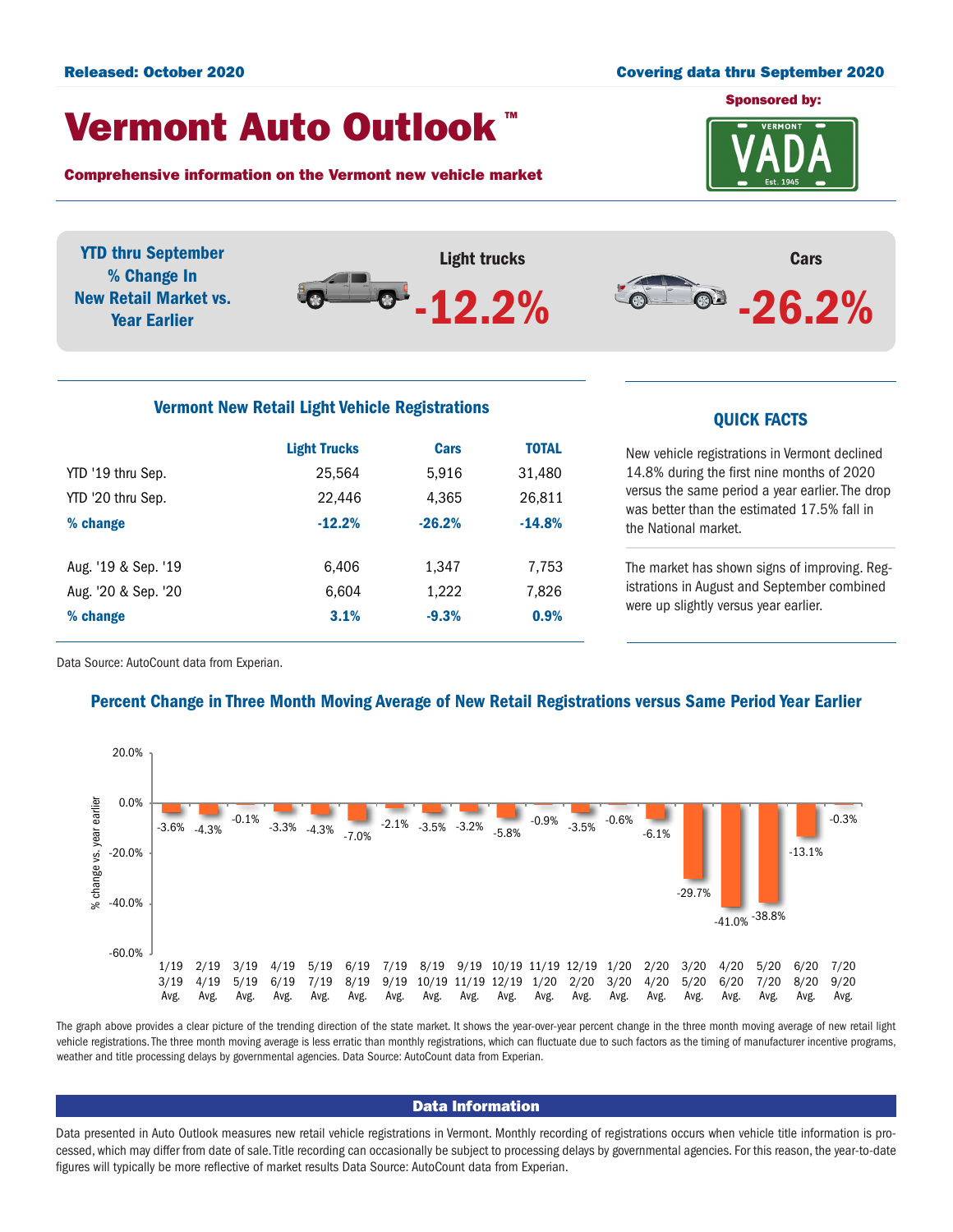#### Page 2 Released: October 2020



|                                 |                 |                         |              |               | Vermont New Retail Car and Light Truck Registrations |                                |          |      |                                      |         |
|---------------------------------|-----------------|-------------------------|--------------|---------------|------------------------------------------------------|--------------------------------|----------|------|--------------------------------------|---------|
|                                 | Number          | Aug. and Sep. Combined  |              | YTD thru Sep. |                                                      | <b>YTD</b><br>Market Share (%) |          |      |                                      |         |
|                                 | of dealers      | 2019                    | 2020         | % chg.        | 2019                                                 | 2020                           | % chg.   | 2019 | 2020                                 | Chg.    |
| <b>TOTAL</b>                    |                 | 7,753                   | 7,826        | 0.9%          | 31,480                                               | 26,811                         | $-14.8%$ |      |                                      |         |
| Cars                            |                 | 1,347                   | 1,222        | $-9.3%$       | 5,916                                                | 4,365                          | $-26.2%$ | 18.8 | 16.3                                 | $-2.5$  |
| Trucks                          |                 | 6,406                   | 6,604        | 3.1%          | 25,564                                               | 22,446                         | $-12.2%$ | 81.2 | 83.7                                 | 2.5     |
| Domestic Brands                 |                 | 3,330                   | 3,522        | 5.8%          | 13,619                                               | 12,025                         | $-11.7%$ | 43.3 | 44.9                                 | 1.6     |
| European Brands                 |                 | 489                     | 618          | 26.4%         | 2,084                                                | 1,973                          | $-5.3%$  | 6.6  | 7.4                                  | 0.7     |
| Japanese Brands                 |                 | 3,688                   | 3,351        | $-9.1%$       | 14,604                                               | 11,718                         | $-19.8%$ | 46.4 | 43.7                                 | $-2.7$  |
| Korean Brands                   |                 | 246                     | 335          | 36.2%         | 1,173                                                | 1,095                          | $-6.6%$  | 3.7  | 4.1                                  | 0.4     |
| Acura                           | $\mathbf{1}$    | 28                      | 43           | 53.6%         | 145                                                  | 116                            | $-20.0%$ | 0.5  | 0.4                                  | 0.0     |
| Alfa Romeo                      | $\mathbf{1}$    | 3                       | 0            | $-100.0%$     | 14                                                   | 6                              | $-57.1%$ | 0.0  | 0.0                                  | 0.0     |
| Audi                            | 2               | 79                      | 100          | 26.6%         | 350                                                  | 311                            | $-11.1%$ | 1.1  | 1.2                                  | 0.0     |
| <b>BMW</b>                      | $1\overline{ }$ | 38                      | 38           | 0.0%          | 155                                                  | 119                            | $-23.2%$ | 0.5  | 0.4                                  | 0.0     |
| <b>Buick</b>                    | 9               | 89                      | 131          | 47.2%         | 459                                                  | 350                            | $-23.7%$ | 1.5  | 1.3                                  | $-0.2$  |
| Cadillac                        | $5\overline{)}$ | 15                      | 16           | 6.7%          | 79                                                   | 60                             | $-24.1%$ | 0.3  | 0.2                                  | 0.0     |
| Chevrolet                       | 13              | 683                     | 746          | 9.2%          | 2,866                                                | 2,779                          | $-3.0%$  | 9.1  | 10.4                                 | 1.3     |
| Chrysler                        | 10              | 13                      | 15           | 15.4%         | 81                                                   | 53                             | $-34.6%$ | 0.3  | 0.2                                  | $-0.1$  |
| Dodge                           | 9               | 54                      | 45           | $-16.7%$      | 224                                                  | 161                            | $-28.1%$ | 0.7  | 0.6                                  | $-0.1$  |
| <b>FIAT</b>                     | 1               | $\pmb{0}$               | $\mathbf{1}$ |               | 13                                                   | 11                             | $-15.4%$ | 0.0  | 0.0                                  | 0.0     |
| Ford                            | 16              | 1,110                   | 1,134        | 2.2%          | 4,447                                                | 3,724                          | $-16.3%$ | 14.1 | 13.9                                 | $-0.2$  |
| Genesis                         | $\mathbf{1}$    | $\mathbf{1}$            | 0            | $-100.0%$     | 9                                                    | 4                              | $-55.6%$ | 0.0  | 0.0                                  | 0.0     |
| GMC                             | 9               | 418                     | 461          | 10.3%         | 1,838                                                | 1,621                          | $-11.8%$ | 5.8  | 6.0                                  | 0.2     |
| Honda                           | 4               | 689                     | 689          | 0.0%          | 2,634                                                | 2,060                          | $-21.8%$ | 8.4  | 7.7                                  | $-0.7$  |
| Hyundai                         | 3               | 104                     | 138          | 32.7%         | 458                                                  | 418                            | $-8.7%$  | 1.5  | 1.6                                  | 0.1     |
| Infiniti                        | $\mathbf 0$     | 3                       | 6            | 100.0%        | 17                                                   | 9                              | $-47.1%$ | 0.1  | 0.0                                  | 0.0     |
| Jaguar                          | $\mathbf 0$     | $\overline{\mathbf{c}}$ | 3            | 50.0%         | 13                                                   | 7                              | $-46.2%$ | 0.0  | 0.0                                  | $0.0\,$ |
| Jeep                            | 9               | 476                     | 498          | 4.6%          | 1,709                                                | 1,569                          | $-8.2%$  | 5.4  | 5.9                                  | 0.4     |
| Kia                             | 3               | 141                     | 197          | 39.7%         | 706                                                  | 673                            | $-4.7%$  | 2.2  | 2.5                                  | 0.3     |
| Land Rover                      | $\mathbf 0$     | 11                      | 8            | $-27.3%$      | 42                                                   | 32                             | $-23.8%$ | 0.1  | 0.1                                  | $0.0\,$ |
| Lexus                           | $\mathbf 0$     | 12                      | 25           | 108.3%        | 63                                                   | 45                             | $-28.6%$ | 0.2  | 0.2                                  | $0.0\,$ |
| Lincoln                         | 4               | 17                      | 13           | $-23.5%$      | 73                                                   | 57                             | $-21.9%$ | 0.2  | 0.2                                  | 0.0     |
| Mazda                           | $\overline{2}$  | 92                      | 128          | 39.1%         | 366                                                  | 341                            | $-6.8%$  | 1.2  | 1.3                                  | 0.1     |
| Mercedes                        | $\mathbf{1}$    | 24                      | 41           | 70.8%         | 141                                                  | 119                            | $-15.6%$ | 0.4  | 0.4                                  | 0.0     |
| <b>MINI</b>                     | $\mathbf{1}$    | 13                      | 16           | 23.1%         | 58                                                   | 35                             | $-39.7%$ | 0.2  | 0.1                                  | $-0.1$  |
| Mitsubishi                      | $\overline{a}$  | 81                      | 71           | $-12.3%$      | 328                                                  | 292                            | $-11.0%$ | 1.0  | 1.1                                  | $0.0\,$ |
| Nissan                          | 5               | 335                     | 233          | $-30.4%$      | 1,510                                                | 969                            | $-35.8%$ | 4.8  | 3.6                                  | $-1.2$  |
| Other                           |                 | $17\,$                  | 23           | 35.3%         | 60                                                   | 121                            | 101.7%   | 0.2  | 0.5                                  | $0.3\,$ |
| Porsche                         | $\mathbf 0$     | 6                       | 13           | 116.7%        | 26                                                   | 26                             | 0.0%     | 0.1  | 0.1                                  | 0.0     |
| Ram                             | 6               | 413                     | 413          | 0.0%          | 1,680                                                | 1,523                          | $-9.3%$  | 5.3  | 5.7                                  | 0.3     |
| Subaru                          | 7               | 968                     | 1,014        | 4.8%          | 4,150                                                | 3,614                          | $-12.9%$ | 13.2 | 13.5                                 | 0.3     |
| Tesla                           | 0               | 37                      | $47\,$       | 27.0%         | 151                                                  | 122                            | $-19.2%$ | 0.5  | 0.5                                  | $0.0\,$ |
| Toyota                          | 7               | 1,473                   | 1,128        | $-23.4%$      | 5,361                                                | 4,185                          | $-21.9%$ | 17.0 | 15.6                                 | $-1.4$  |
| Volkswagen                      | 4               | 224                     | 315          | 40.6%         | 956                                                  | 1,017                          | 6.4%     | 3.0  | 3.8                                  | 0.8     |
| Volvo                           | $\overline{2}$  | 84                      | 77           | $-8.3%$       | 298                                                  | 262                            | $-12.1%$ | 0.9  | 1.0                                  | 0.0     |
| Top ten brands are shaded grey. |                 |                         |              |               |                                                      |                                |          |      | Source: AutoCount data from Experian |         |

At Auto Outlook, we strive to provide accurate analyses based upon the data available to us. Auto Outlook can make no representation or warranty with respect to the accuracy or completeness of the data we provide or the projections that we make based upon such data. Auto Outlook expressly disclaims any such warranties, and undue reliance should not be placed on any analysis. Auto Outlook undertakes no obligation to revise any forecasts or analyses, whether as a result of any new data, the occurrence of future events, or otherwise.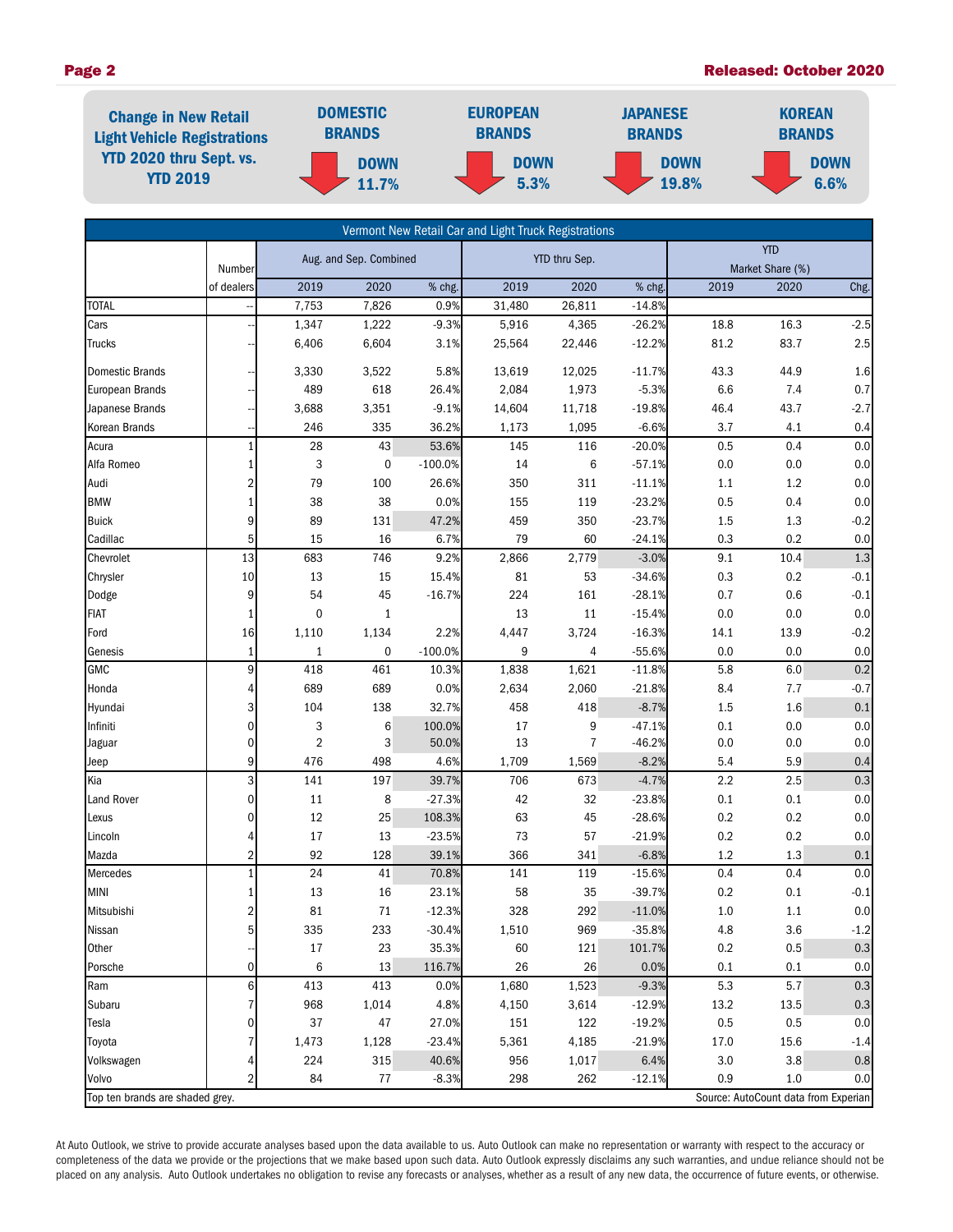Vermont and U.S. Market Share YTD 2020 thru September (Top 20 selling brands in state)

# Percent Change in Brand Registrations YTD 2020 thru September vs. YTD 2019 (Top 25 selling brands)







Registrations declined by less than 10% for Chevrolet, Kia, Mazda, Jeep, Hyundai, and Ram. Volkswagen was up slightly.



Toyota, Ford, Subaru, Chevrolet, and Honda were market share leaders in Vermont

Data Source: AutoCount data from Experian.

Attribution notice: Any material quoted must be attributed to Vermont Auto Outlook, published by Auto Outlook, Inc. on behalf of the Vermont Vehicle and Automotive Distributors Association. Data source must also be shown as "Data Source: AutoCount Data from Experian." Please contact the association with any questions or comments regarding the publication.